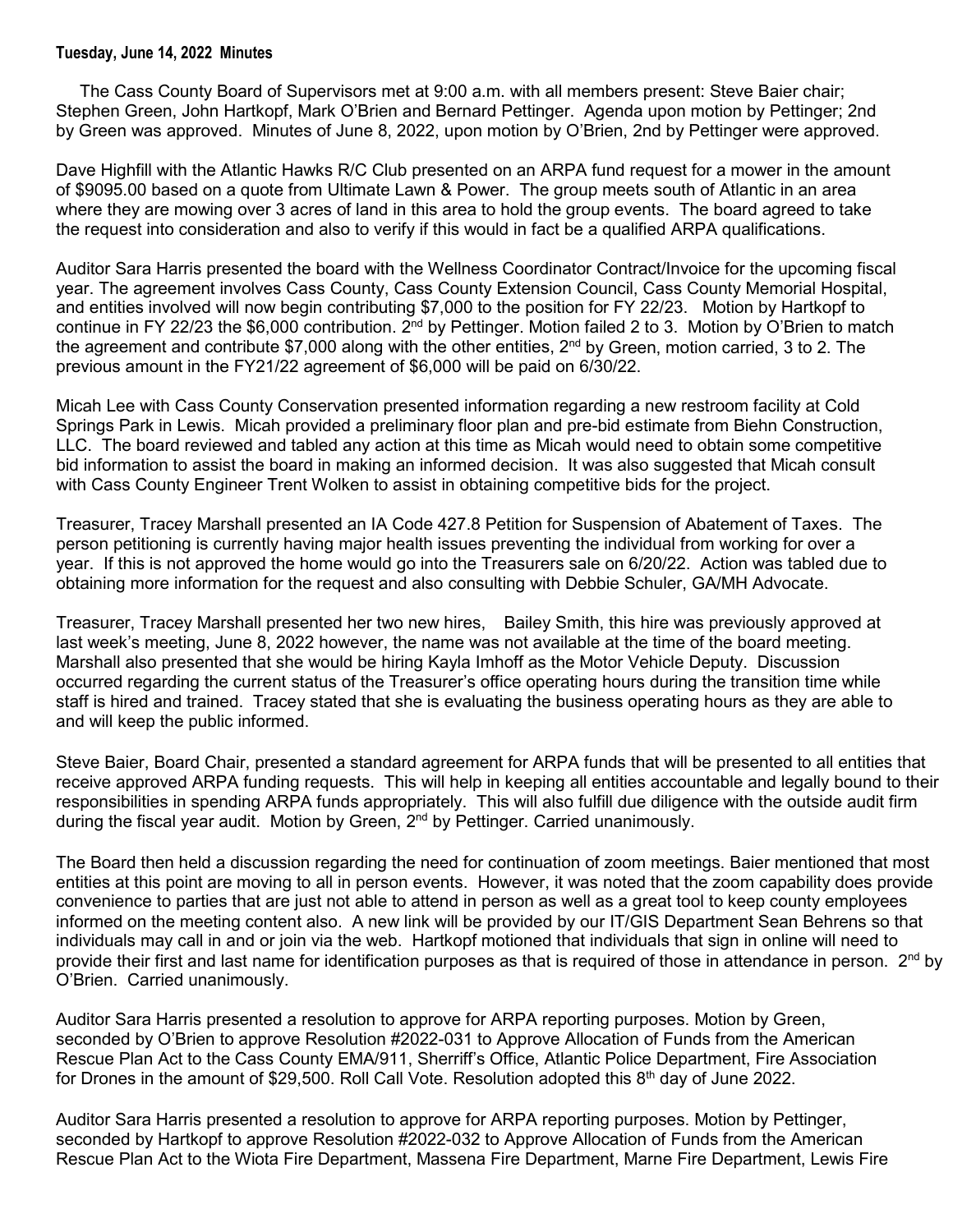Department, Griswold Fire Department, Cumberland Fire Department, and Atlantic Fire Department in the amount of \$25,000 each. Roll Call Vote. Resolution adopted this  $8<sup>th</sup>$  day of June 2022.

Debbie Schuler presented April & May GA/MH Reports. There were 4 claims for General assistance, totaling \$1265.00 for the month of April. There were 6 claims for general assistance, totaling \$3208.00 in the month of May.

 The Supervisors, as a Board of Canvassers, met to canvass the June 7, 2022 PRIMARY ELECTION. After canvassing the returns of each voting precinct in the county, the following candidates were declared as the nominees to the respective listed offices and will appear on the GENERAL ELECTION BALLOT November 8, 2022.

|                          | <b>REPUBLICAN</b>    | <b>DEMOCRAT</b> |
|--------------------------|----------------------|-----------------|
| Dist. 2 SUPERVISOR:      | Mark O'Brien         | No Nominee      |
| Dist. 3 SUPERVISOR:      | <b>Wendy Richter</b> | No Nominee      |
| <b>COUNTY RECORDER:</b>  | Mary Ward            | No Nominee      |
| <b>COUNTY TREASURER:</b> | Tracey J. Marshall   | No Nominee      |
| <b>COUNTY ATTORNEY:</b>  | Vanessa Strazdas     | No Nominee      |

The board then entered into a Handbook Workshop to review current redline information received from HR Counsel.

Committee reports: Pettinger reported on a meeting he attended Thursday, June 9th in Marshalltown, IA.

## Reports filed: Clerk of Court

| General Basic Fund            |                       |          |
|-------------------------------|-----------------------|----------|
| AA Investors LLC              | Rent                  | 1000.00  |
| Access Systems, Inc.          | Copier Contract       | 727.28   |
| Ahlers Cooney Attorneys       | Repairs               | 1950.00  |
| Milton Amos Amos Investment   | Rent.                 | 500.00   |
| Anita Supply Center           | Custodial Supplies    | 671.24   |
| Anita Tribune Co Inc          | Publishing            | 540.00   |
| Atlantic City Clerk           | Ambulance Services    | 6721.33  |
| Atlantic Municipal Utilities  | Utilities             | 903.37   |
| Atlantic News Telegraph       | Publishing            | 525.38   |
| Sean Berens                   | Cellular Service      | 40.00    |
| Blaine's Service LLC          | Tire Repair           | 28.09    |
| Bob Barker Company Inc        | Jail Supplies         | 871.70   |
| Camblin Plumbing & Heat, Inc. | Repairs               | 618.62   |
| Cappels                       | Supplies              | 384.75   |
| Cass County Clerk of Court    | Appeals Cost          | 150.00   |
| Cass Co Meals on Wheels       | Meals                 | 650.00   |
| Cass County Recorder          | Copies                | 27.59    |
| CCMH Public Health            | Grants                | 22811.76 |
| CDW Government, Inc           | Equipment             | 17.76    |
| Choice Printing LLC           | Office Supplies       | 291.21   |
| Clarks Carpet Cleaners        | Service Fee           | 5.35     |
| Cook Sanitation               | Sanitary Disposal     | 195.00   |
| Counsel Office & Documents    | Copier Contract       | 567.52   |
| Culligan Soft Water Serv      | Cooler Rent           | 65.00    |
| Dell Marketing L.P % Dell USA | Computer              | 1218.74  |
| Deter Motor Co                | Vehicle Maintenance   | 96.67    |
| Ed's Lawn Equipment           | Equipment Maintenance | 144.00   |
| Egan Supply Co                | supplies              | 1649.80  |
| Fareway Stores Inc            | Jail Provisions       | 19.85    |
| First National Bank           | Misc Expenses         | 1671.20  |
| Five Q Innovations, LLC       | Website Hosting       | 50.00    |
| Great America Financial       | Copier Lease          | 205.87   |
| Griswold American Forsyth     | Publishing            | 227.81   |
| Hardisty Contracting          | Sewer Line Repari     | 125.00   |
| IMAGETek, Inc                 | Tech Support          | 325.00   |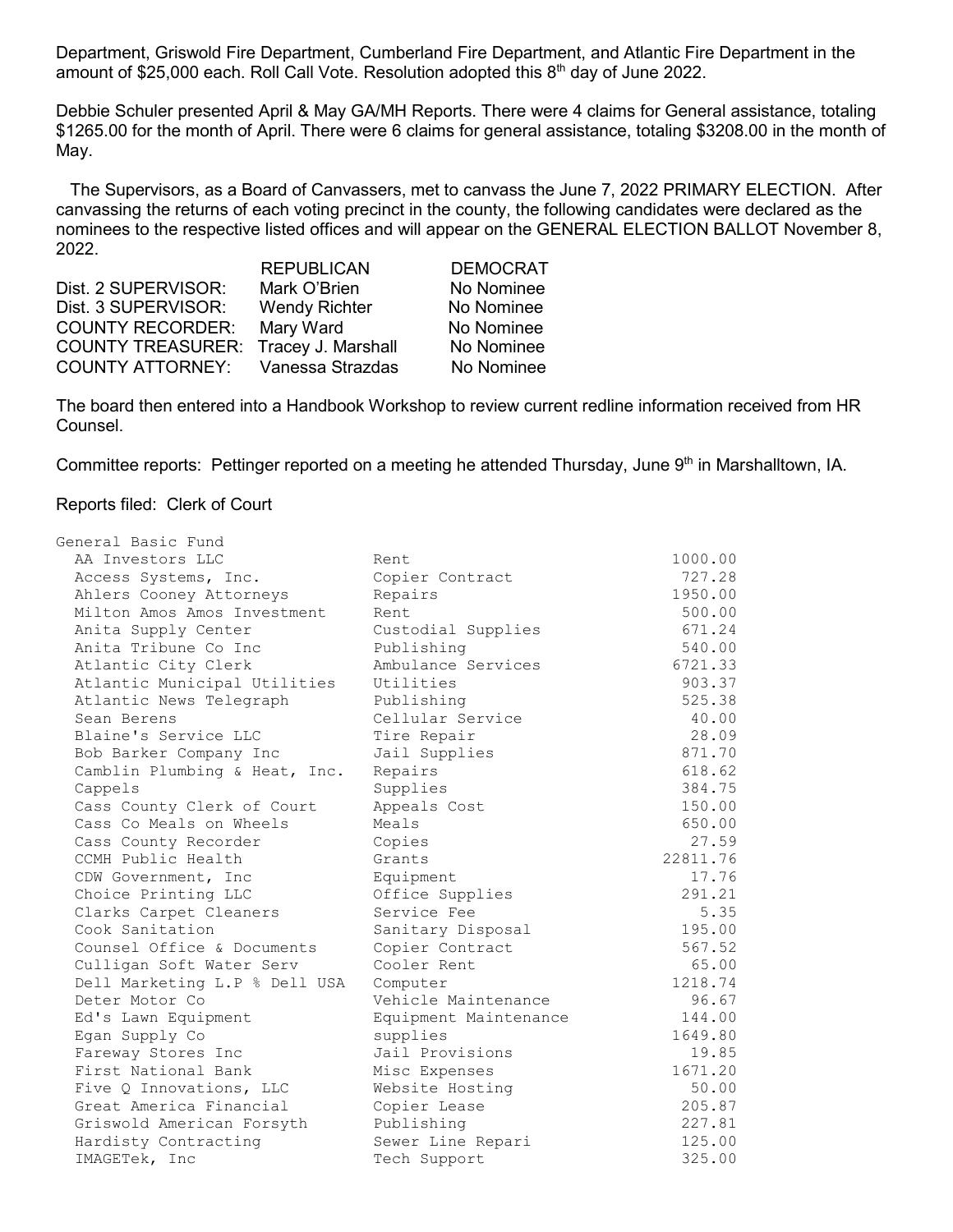| Imaging Spectrum, Inc Pakor    | Office Supplies       | 293.69    |
|--------------------------------|-----------------------|-----------|
| Iowa County Recorders Assoc    | Maintenance & Support | 1604.66   |
| Iowa Law Enforcement Academy   | Training              | 875.00    |
| Iowa Secretary of State Lucas  | Notary Fees           | 80.00     |
| ISAC                           | Registration          | 6350.00   |
| ISACA Treasurer                | Registration          | 250.00    |
| City of Lewis                  | Utilities             | 153.21    |
| Mail Services LLC              | Print & Postage       | 669.84    |
| Tracey Marshall                | Lodging/Cell Service  | 589.25    |
| Massena Ag Supply              | Fuel                  | 25.99     |
| McAtee Tire Service Inc        | Tire Repair           | 29.95     |
| Mediacom                       | Telephone Services    | 1247.92   |
| Ted's Cooperative aka Midtown  | Rent                  | 532.00    |
| Per Mar Security Services Corp | Monitoring Services   | 312.00    |
| Pitney Bowes Inc               | Postage Meter Lease   | 775.96    |
| Brenda Pottebaum               | Custodial Services    | 1332.00   |
| Dan Proehl                     | Cellular Services     | 40.00     |
| Professional Pest Control LLC  |                       | 215.00    |
|                                | Pest Control          |           |
| Quill Corporation              | Office Supplies       | 349.90    |
| Rex Pharmacy                   | Service               | 5.13      |
| Ryan South R & C Rentals       | Rent                  | 372.00    |
| Schmidt Family Funeral Home    | Indigent Burial       | 1500.00   |
| Schumacher Elevator Co         | Elevator Maintenance  | 261.78    |
| SIRWA                          | Utilities             | 34.50     |
| Solutions, Harris Local Gov    | Software License      | 5414.00   |
| State Hygienic Laboratory      | Water Testing         | 13.50     |
| Stone Office Products          | Office Supplies       | 181.93    |
| The Shredder Green Resource    | Shredding Services    | 78.00     |
| U.S. Bank Equipment Finance    | Copier Lease          | 136.66    |
| Verizon Wireless               | Data Plan             | 81.39     |
| Wex Bank Fleet Services        | Fuel                  | 1941.07   |
| 21st Century Cooperative ATTN: | Chemicals             | 177.50    |
| American Rescue Plan (ARPA)-GB |                       |           |
| Anita Childcare Center         | Contribution          | 50000.00  |
| Cass County Fire Association   | Contribution          | 120000.00 |
| General Supplemental Fund      |                       |           |
| Clair Acker                    | PEO Compensation      | 219.75    |
| Diane Acker                    | PEO Compensation      | 80.10     |
| Julianne M Adams               | PEO Compensation      | 247.50    |
| Anita Tribune Co Inc           | Publishing            | 516.00    |
| Atlantic News Telegraph        | Publishing            | 335.28    |
| Barbara Baier                  | PEO Compensation      | 375.60    |
| Sara E Benson                  | Attorney Fees         | 481.80    |
| Cass Co Ag & Ed c/o Rental     | Polling Site Rental   | 30.00     |
| Cass County Sheriff            | Juvenile Expenses     | 1339.47   |
| Children's Square USA          | Juvenile Services     | 1446.15   |
| Virginia Coughlin              | PEO Compensation      | 285.30    |
| Linda Edwards                  | PEO Compensation      |           |
|                                |                       | 305.85    |
| Deb Field                      | PEO Compensation      | 276.25    |
| First National Bank            | Misc Expenses         | 116.85    |
| John Fleming                   | PEO Compensation      | 272.50    |
| Garreans Law LLC               | Attorney Fees         | 1095.00   |
| Leta Gerlock                   | PEO Compensation      | 377.80    |
| Anieta Gregory                 | PEO Compensation      | 285.75    |
| Griswold American Forsyth      | Publishing            | 266.34    |
| Dee Harrison                   | PEO Compensation      | 318.40    |
| Janet Hascall                  | PEO Compensation      | 255.00    |
| Henry M Adkins & Son Inc       | Election Media        | 3869.10   |
| Heritage House Wesley          | Polling Site Rental   | 30.00     |
| Mary Lou Hoskins               | PEO Compensation      | 232.50    |
| Sharon Howard                  | PEO Compensation      | 232.50    |
| Iowa Secretary of State Lucas  | Voter Mailings        | 1209.98   |
| Sheryl Jensen                  | PEO Compensation      | 262.50    |
| Angela Johnson                 | PEO Compensation      | 303.55    |
|                                |                       |           |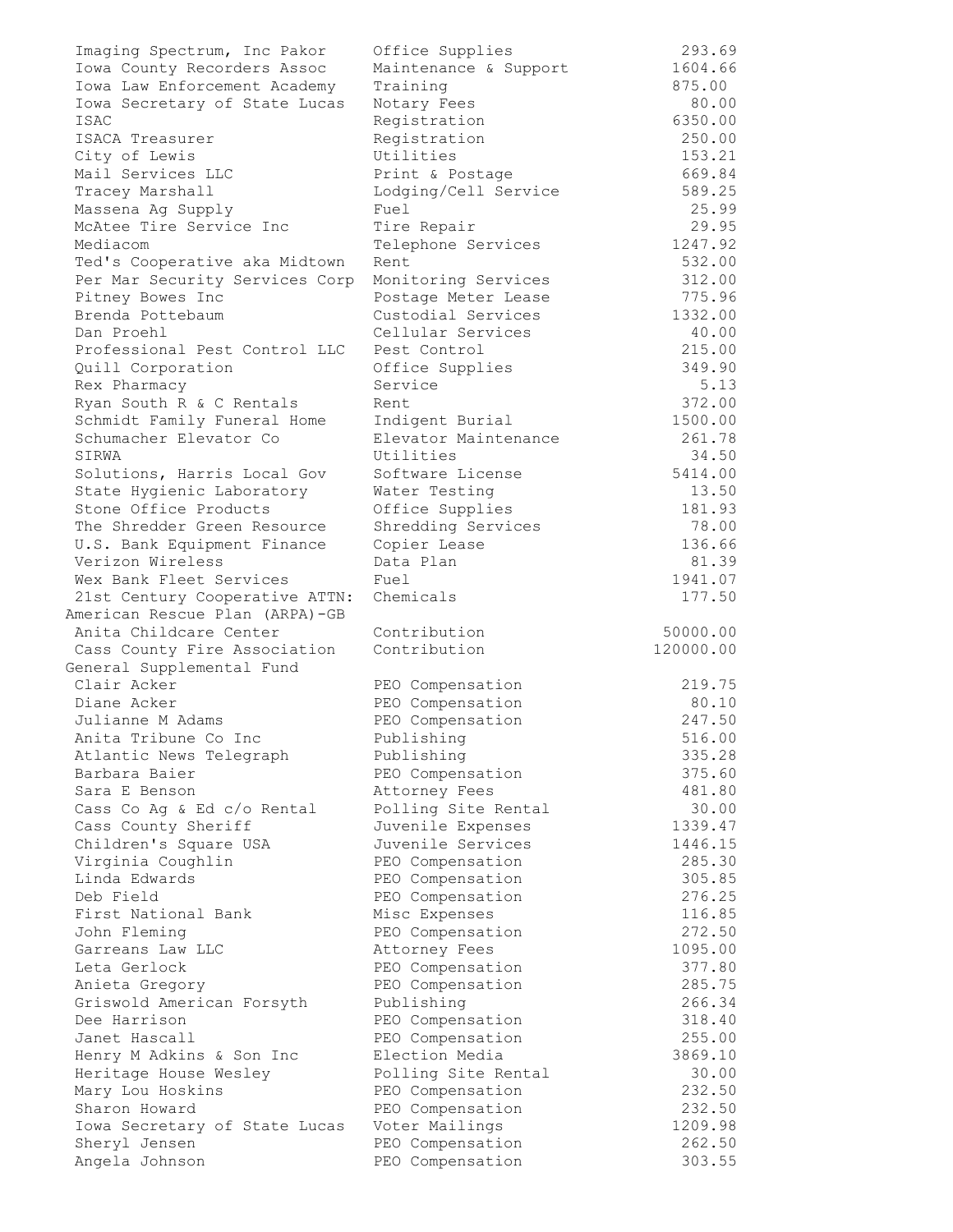| Doyle Karas                   | PEO Compensation          | 232.20   |
|-------------------------------|---------------------------|----------|
| Jason Karns                   | Compensation              | 97.50    |
| Sheri Karns                   | Mileage                   | 22.28    |
|                               |                           |          |
| Julie Kennon                  | PEO Compensation          | 358.90   |
| Kathryn Kerkmann              | PEO Compensation          | 335.05   |
| Janet Klute                   | PEO Compensation          | 262.50   |
| Evelyn Kopp                   | PEO Compensation          | 279.75   |
| Earlene Krauth                | PEO Compensation          | 303.90   |
|                               |                           |          |
| Elaine Martens                | PEO Compensation          | 275.10   |
| Sonya Mikkelsen               | PEO Compensation          | 37.50    |
| Madonna Nisson                | PEO Compensation          | 37.50    |
| Vicki Nordskog                | PEO Compensation          | 270.00   |
| Becky Pelzer                  | PEO Compensation          | 270.30   |
|                               |                           |          |
| Betty Pope                    | PEO Compensation          | 262.50   |
| Public Safety Fund            | County Contribution       | 32548.70 |
| Pamela Reed                   | Compensation              | 276.25   |
| JoBeth Reynolds               | Precinct Official Compens | 320.00   |
| Beverly Schelling             | PEO Compensation          | 272.70   |
|                               |                           |          |
| Shelby County Auditor         | Rent/Utilities/Custodial  | 1194.75  |
| Jon Sothman                   | Compensation              | 67.50    |
| Dorene D South                | Mileage                   | 25.65    |
| Frank Spillers                | PEO Compensation          | 265.20   |
| Kimberlee Spillers            | PEO Compensation          | 272.50   |
|                               |                           |          |
| Phyllis Stakey                | PEO Compensation          | 250.00   |
| Sharon Steffens               | PEO Compensation          | 232.95   |
| Mary Strong                   | PEO Compensation          | 37.50    |
| Sheryl Sunderman              | PEO Compensation          | 257.70   |
| United Church of Christ       | Polling Site Rental       | 30.00    |
|                               |                           |          |
| Cheryl Wessels                | PEO Compensation          | 247.50   |
| Peggy Wheatley                | PEO Compensation          | 315.00   |
| Kay Winston                   | PEO Compensation          | 284.50   |
| Pam Wolfe                     | PEO Compensation          | 37.50    |
| Sharon Woodward               | PEO Compensation          | 284.55   |
|                               |                           |          |
| Brenda Zellmer                | PEO Compensation          | 271.50   |
| Zion Lutheran Church          | Polling Site Rental       | 30.00    |
| Rural Services Basic Fund     |                           |          |
| Atlantic News Telegraph       | Publishing                | 40.46    |
| CAM Small Business            | Service                   | 140.00   |
|                               |                           |          |
| Cass County Secondary Roads   | Road Clearing             | 60000.00 |
| Deter Motor Co                | Maintenance               | 32033.94 |
| Dvorak Tire and Service       | Service                   | 58.08    |
| First National Bank           | Misc Expenses             | 385.44   |
| MPH Industries Inc            | Equipment                 | 277.45   |
|                               |                           |          |
| Wex Bank Fleet Services       | Fuel                      | 5843.64  |
| Secondary Road Fund           |                           |          |
| Agriland FS, Inc.             | Bulk Fuel                 | 13962.84 |
| AgriVision, LLC               | Parts/Service             | 1386.96  |
| Alliant Energy                | Utilities                 | 237.22   |
|                               |                           |          |
| Anita Supply Center           | Supplies                  | 24.57    |
| Atlantic Ag & Auto LLC        | Supplies                  | 158.08   |
| Barco Municip Prod Inc        | Signs                     | 1723.01  |
| Botna Way Ag Supply LLC       | Supplies                  | 449.60   |
| Calhoun-Burns & Assoc, Inc.   | Consultant Fees           | 10282.10 |
| Cass County Health Systems    | Testing                   | 269.00   |
|                               |                           |          |
| Cintas LOC 749                | Uniforms                  | 138.44   |
| Cook Sanitation               | Sanitary Disposal         | 60.00    |
| Curtis Welding & Fab Inc Curt | Supplies                  | 4200.00  |
| Diamond Mowers LLC            | Expendable Parts          | 999.66   |
| Fareway Stores Inc            | Supplies                  | 419.16   |
|                               |                           |          |
| Fastenal Company              | Supplies                  | 1122.46  |
| Filter Care of Nebraska       | Outside Services          | 81.55    |
| First National Bank           | Misc Expenses             | 112.63   |
| Griswold American Forsyth     | Office Supplies           | 2522.00  |
| Griswold Communications       | Telephone Service         | 36.83    |
|                               |                           |          |